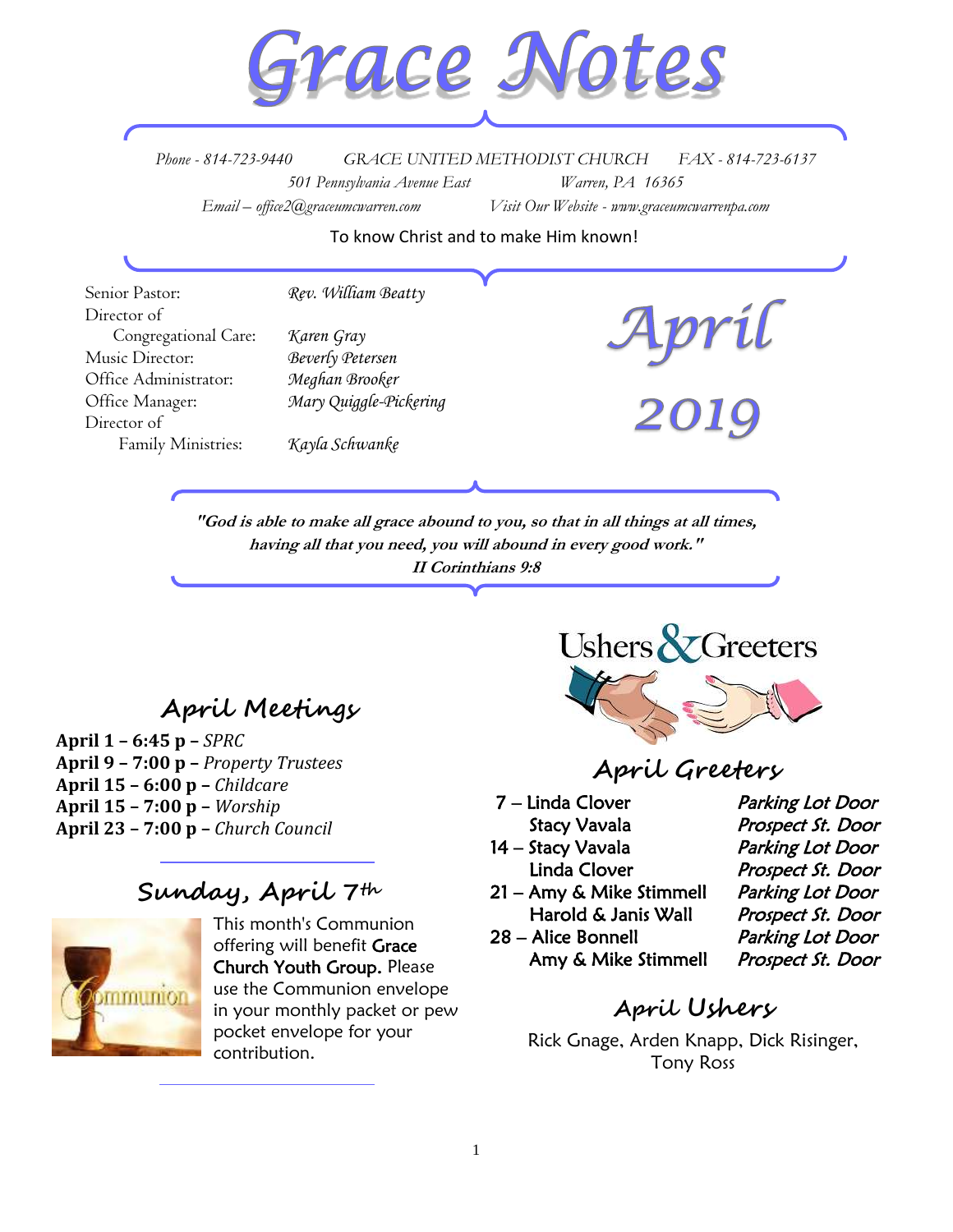## From the Pastor **Resurrection**

hat do you think of when you see the word "resurrection"? Are there images that flash in your mind like an empty tomb, an empty cross, something else? Maybe you think of the Easter story in one of the Gospels? Maybe something someone said, or a story, or a movie? (There's a great moment in Zeffirelli's *Jesus of Nazareth* where a character named Zerah, a member of the Sanhedrin, steps into the empty tomb and says, "Now it begins. It all begins.") W

Resurrection is the central story of our faith. We often make a big deal of Christmas (and, yes, I know, if Jesus hadn't been *born* there would be no "rest of the story") but, as a culture, we don't make as much ado about Easter.

But you'll notice that in the Church, Easter is clearly the bigger deal. We have four weeks of Advent leading up to Christmas, but we have six weeks of Lent leading up to Easter – beginning with a special day (Ash Wednesday) and ending with Holy Week – Palm Sunday, through Maundy Thursday and Good Friday (with services and observances) with the triumphal statement of "He is Risen! He is Risen Indeed!" on Easter Sunday.

If you read the end of the Gospels you will see something very curious. Jesus had traveled, taught, cast out demons, healed, even raised the dead for three years, much of that time with these twelve guys who witnessed all this in amazement ("Who is this? Even the wind and the waves obey him?" Mark 4:41). At least three times he told these guys that he would be killed and he explicitly told them he would rise from the dead (Mark 9:9-10). Yet, when Jesus is crucified, they scatter and spend the three days from his death to resurrection not in anticipation of his resurrection but in hiding. The women go to the tomb not expecting to see the stone rolled away, but wondering who will help them roll it away so they can finish the rituals of burying Jesus' body.

But the tomb was empty.

And we know the story so well that maybe doesn't shock us (should I have put "spoiler alert" there?). The curious thing to me is what changes. Read ahead to the book of Acts and you will see people completely devoted to God, living out their faith in everything they are and do. You see Saul who persecuted the early Church meet the resurrected Jesus on the road to Damascus and completely change everything – from persecutor to evangelist. You'll see Peter and John preaching and healing and suddenly prison holds no terror for them. What changed?

The tomb was empty.

The resurrection is the keystone of our faith. Chuck Swindoll once said (I'm paraphrasing, I don't have the quote in front of me), "To believe that Jesus was born takes no faith. Everyone is born. To believe that Jesus was born of a virgin. That takes faith. And to believe that Jesus died takes no faith. Everyone dies. But to believe that he was raised from the dead. That takes faith." The New Testament contains the testimonies of so many who encountered the resurrected Christ and that changed everything. The Apostles in the book of Acts go from fear to boldness, from hiding to preaching in the square, from powerless to empowered by the Holy Spirit.

Because the tomb was empty.

And that's our story. We are the people of the resurrection. The people of the empty tomb. The people of the resurrected Christ. And we celebrate because that makes all the difference.

In Christ's Love, Pastor Bill



appy Spring – finally… except it doesn't quite feel like it yet… maybe soon. Life in the music world is moving along. Grace Choir is working on Holy Week music and hopes you will come to the Tenebrae Service on Good Friday at 7:00 pm. It is a service of music,  $\prod$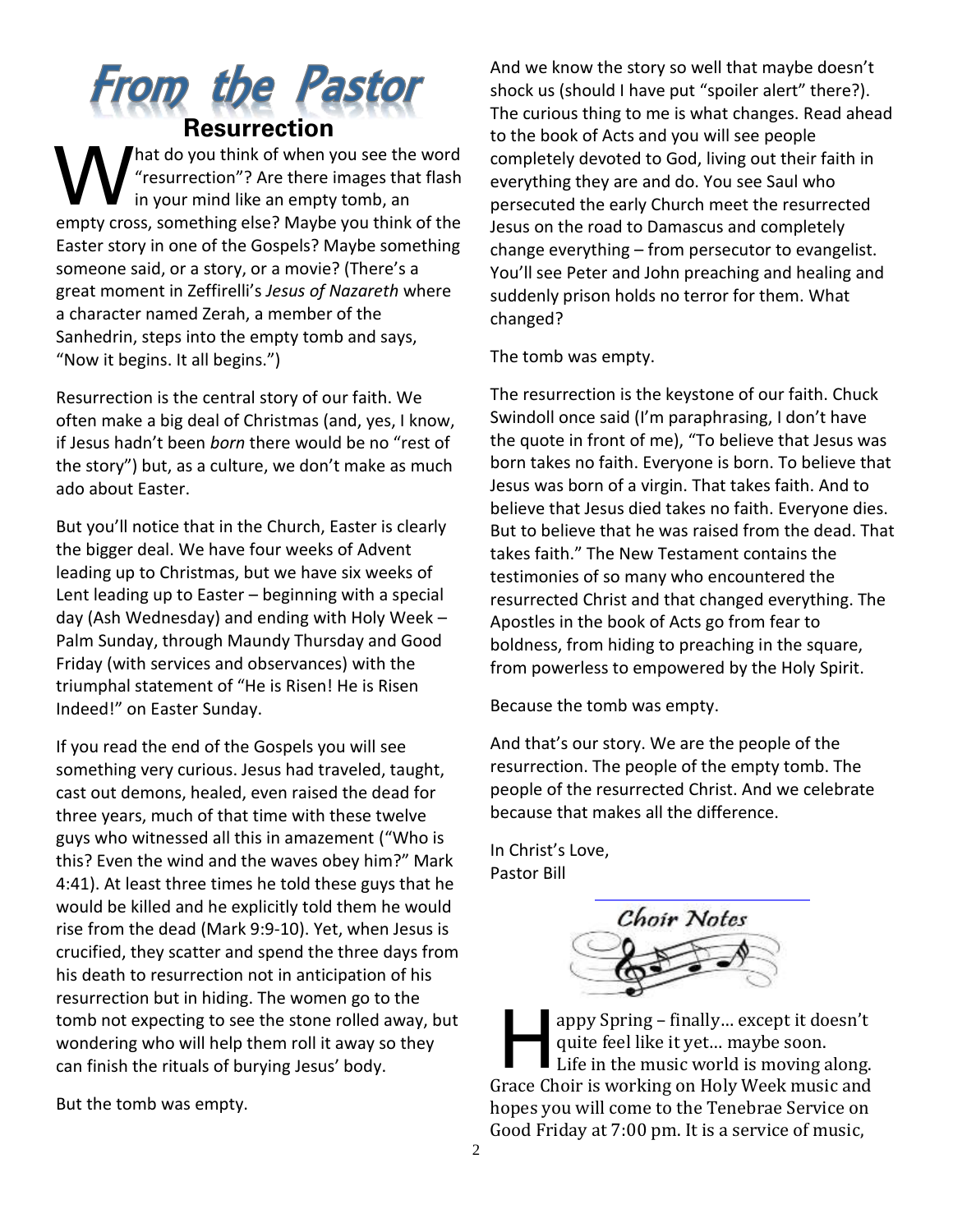candles, and shadows. You can't say it's wonderful. It's not. It's sad and depressing, and you leave the church in silence and darkness.

It helps make Easter Sunday more glorious and triumphant. Please come and celebrate the victory!!

The Choir and Bells will sing and ring at 11:00, the children will sing at 9:30, and flowers are everywhere – so be sure and take your allergy pills!

We are so glad to see Don S. back from Florida, and Nancy J. all recovered. We still pray for Lori B., Renee M., Vicki A., and Carol K. Feel better, y'all!

The music this month was enhanced by solos by Trish G. and Alice P. Thank you, ladies; they were beautiful.

The baby contest was won as a tie with Beth C. and Trish G. having 15 names correct out of 24. This proved to be harder than we thought. The names are out there, and you are invited to stop and get a chuckle or two. Thanks to Karen C. and her art work to set it up.

Soon there will be another display as the children will have their baby (or toddler) pictures up. Stop by the choir hall for sheer entertainment.

So, we're on our way toward Easter Sunday. See you in church and Happy Easter to all!! *Beverly Petersen*

# *From the Director of Congregational Care*

*"The Lord is my light and my salvation; whom shall I fear? The Lord is the strength of my life; of whom shall I be afraid." Psalm 27:1*

y grandchildren delighted to fool me on April 1<sup>st</sup>. They came up with such shocking news that I was afraid was true. Only when their seriousness turned to giggles and they'd yell, "April Fool" did I feel relieved and join in with their glee. M

Do you ever wish that someone would yell, "Fool's Day" when you hear some alarming news? The bad news was only a joke and everything was really okay. You aren't sick. You haven't lost your job. Your spouse still loves you. Your children are

safe. Your house isn't on fire. You aren't being audited. You did make the team.

The fact is that to some of us these things are happening. Our lives are impacted by various challenges and changes and we desperately need help.

As God's children we know where our help comes from. The Psalmist wrote, "God is our refuge and strength, an ever-present help in trouble." Aren't we thankful that He is always with us and we don't have to work through our troubles alone?

We can be God's instruments of Grace-filled help to those going through difficult times. Let's pray that our hearts would be made willing and our eyes ever open to see the needs and respond to His leading. It would be foolish not to.

As we move daily toward Palm Sunday, Holy Week and Easter, may the passion of the Christ transform our lives as we reach out to others with the love and life of Jesus Christ.

*Grace, mercy and peace, Karen D. Gray*



t's hard to believe our school year is coming to an end! Now that spring is here, we hope to go for some walks and play outside. In April we celebrate "Month of the Young Child" and will have an art project on display in the Wetmore Gallery of the Warren Public Library. Both classes will take a trip to the library to hear stories read by Miss Susan before checking out the art gallery and all the projects made by the preschools, daycares and kindergarten classes of Warren County. I

This month we'll prepare for and celebrate Easter and Earth Day, review our shapes, colors, numbers, and letters, and our afternoon class will continue to work hard at learning skills they will need for kindergarten. As we prepare for the end of the school year, A Safe Place will do their annual presentation about summer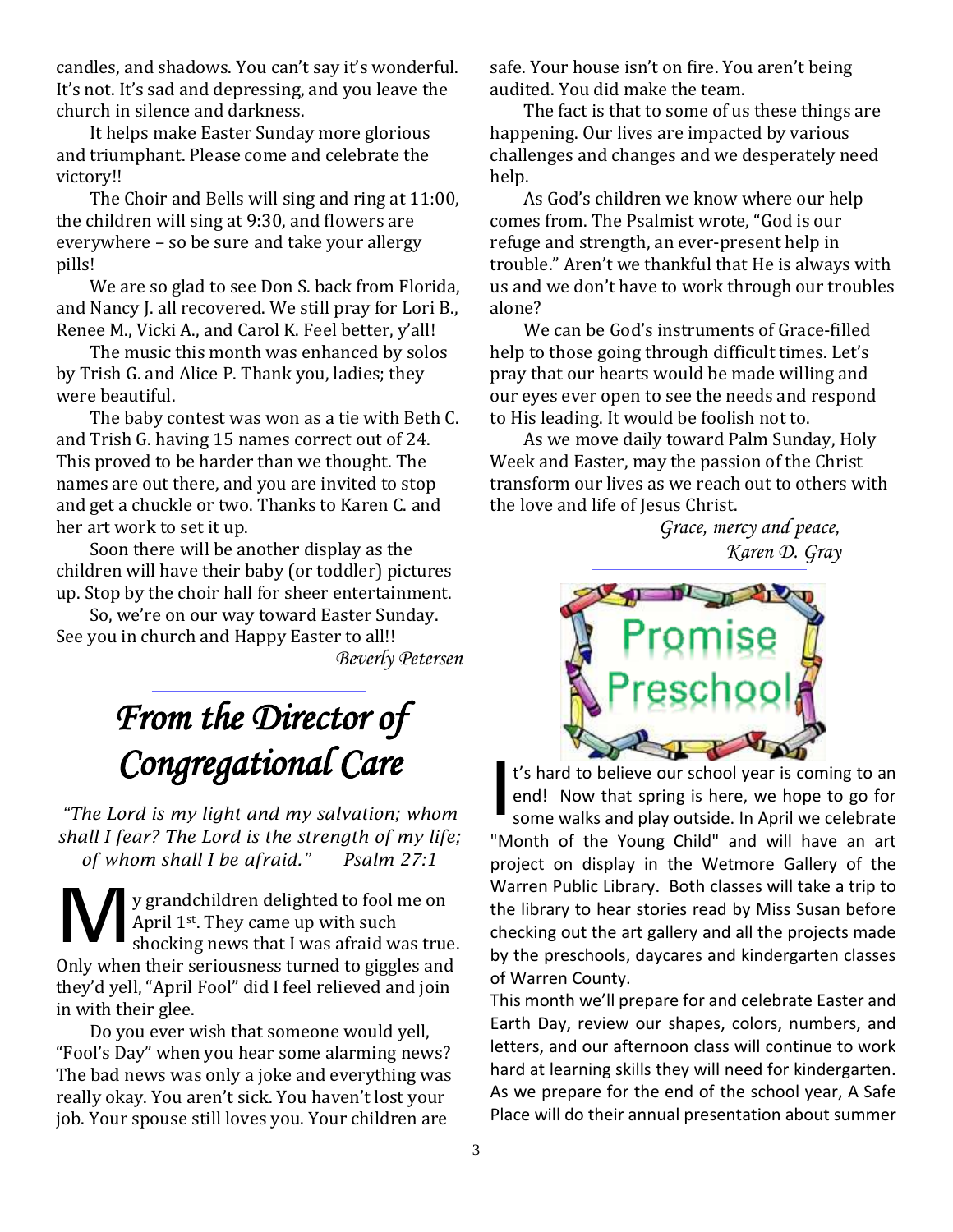safety and stranger danger. On April 27, the Jefferson Defrees Center will hold its Annual Children's Fair from  $10:00$  a.m.  $-2:00$  p.m. There will be plenty of hands on activities for the kids and community resources will be available. April promises to be a very busy month!

We still have openings in both classes for the 2019- 2020 preschool year. Please contact the church office if you know of someone in need of a registration form! We would like to thank everyone that donated to our S.O.C. (Support our Children) offering on March 31 and helped in any way with our Baked Potato fundraiser.

Happy Spring! Trish Gentilman

pril is my favorite month. Not because it's the month I was born in, but because it normally means spring is coming. A



Also, Easter. Easter is my favorite holiday. Not for the candy or the egg hunts, but for the fact that our lord and savior died on the cross for our sins so we could have life everlasting and we would not have to endure the pain he did every time we sin our self. Just like the song *Up from the Grave He Arose* says, "Up from the grave he arose; with a mighty triumph o'er his foes." One of my favorite Easter songs.

In April the youth will be attending the Kane District Youth Night at Kane First UMC, on April 7, 2019. Also, Vacation Bible School planning has begun. This year it is being held at Warren First UMC on July 21-25, 2019 from 6:00-8:15 pm. If you are interested in helping out, please let me know. [\(kayla@graceumcwarren.com\)](mailto:kayla@graceumcwarren.com) Save the date to send your kid.

~Kayla Schwanke – Director of Family Ministries

e are excited for spring. We will be spending as much time as we can outside doing things like science, gym time, and social studies as we explore out town. W

Our staff will be participating in an all-day training event on April 22. We will be getting certified in CPR, first aid, fire safety, emergencies, and water safety. We are looking forward to a full day of learning so we will be closed to all children.

We have been busy working on our summer program. So far some of the activities we have planned include swimming, nature programs, cooking week,



and trips to the library. We are always looking for people to come in and read stories, play instruments, do a fun activity, or share an interest.

We look forward to all the activities we have planned. If you have any questions, comments, or concerns our door is always open. ~Jolee Cradduck & Irene Garris, co-directors



**April 14 –** Becky Fuller **April 21 –** Anna Peterson **April 28 –** Becky Fuller

Thank you for all your prayers. Thank you to all who sent cards or visited. It made the days easier. I feel blessed to be a part of our Grace Church family. ~Mary Schorman

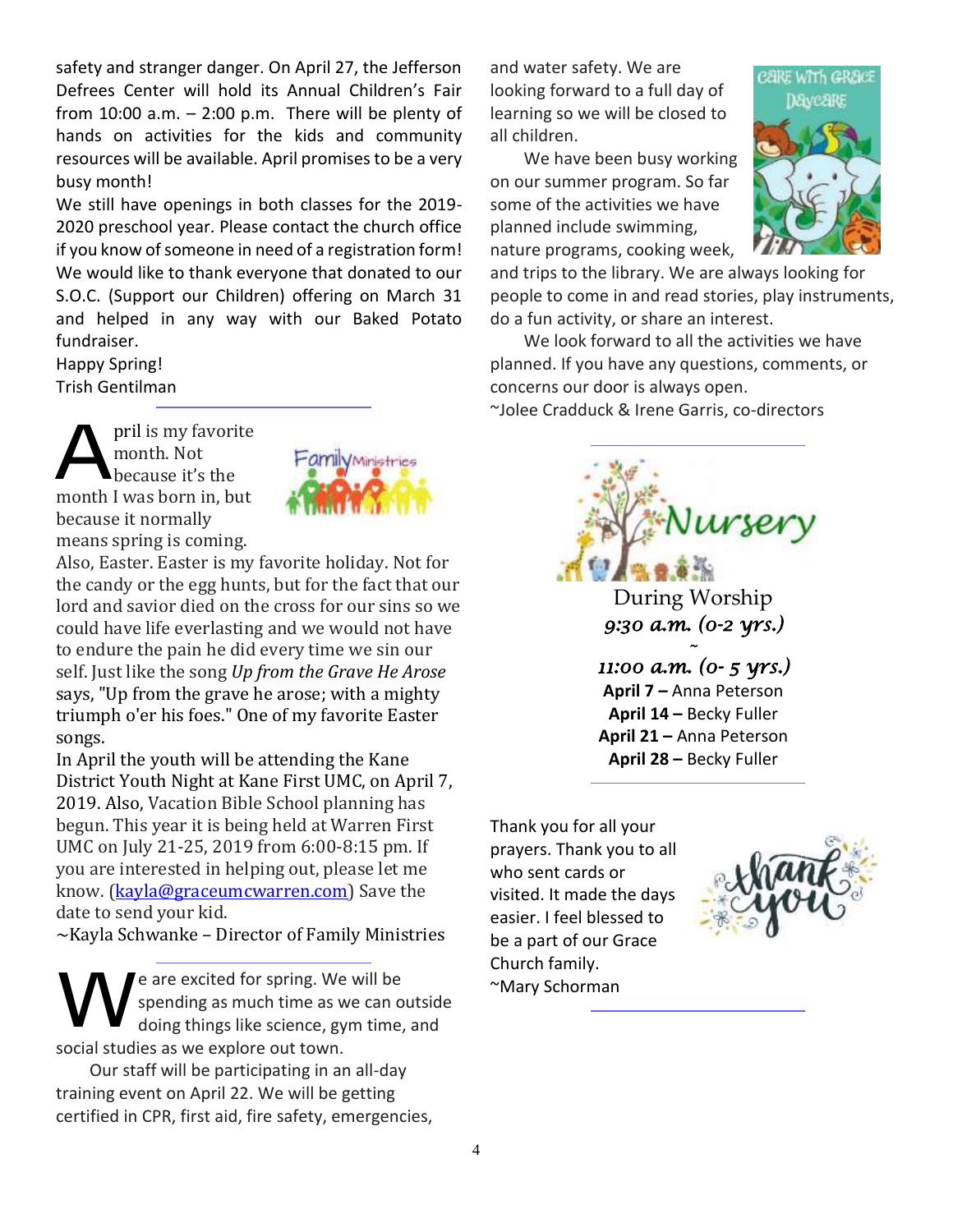

**Our budget the month of February 2019:** *Other income consists of funds from Sunday* 

*School, Room Rental, Bible Studies, Literature Tables, Fitness Ministry, Easter, Christmas, and Misc. Income.*

| <b>BUDGET</b>                      | 2019      | 2018      |  |  |  |  |  |
|------------------------------------|-----------|-----------|--|--|--|--|--|
| <b>Other Income:</b>               | 356.35    | 550.04    |  |  |  |  |  |
| Offerings &                        |           |           |  |  |  |  |  |
| <b>Tithes</b>                      | 27,477.00 | 27,306.75 |  |  |  |  |  |
| <b>Total Income</b>                | 27,833.35 | 27,856.79 |  |  |  |  |  |
| <b>Number of Sundays:</b>          | 4         |           |  |  |  |  |  |
| <b>Borrowed</b>                    | 0         | 0         |  |  |  |  |  |
| <b>Expense:</b>                    | 30,750.67 | 35,025.26 |  |  |  |  |  |
| Attendance:                        | 869       | 976       |  |  |  |  |  |
| <b>Connectional Apportionments</b> |           |           |  |  |  |  |  |
| Obligation-                        | 3,330.00  |           |  |  |  |  |  |
| Paid                               | 3,330.00  |           |  |  |  |  |  |
| Ahead (Behind)                     |           |           |  |  |  |  |  |
| Percent of year to date paid 17%   |           |           |  |  |  |  |  |

**His income**: Was \$23.44 higher in February 2018 compared to February 2019 **Our expenses**: Were \$4,274.59 lower in February 2019 compared to February 2018

Submitted by: Alice Bonnell, Finance Chair



**Flock Talk! The Poor We Will Have With Us Always** Who are they? And, where are they? We

hear about homeless people in the cities, not places like Warren. But they are here. They are within our reach, however greatly we choose to stretch for them. And, we do. Our Food Pantry is attended by beloved church members, Harold and Janis Wall and Bev Himes. It is no small feat to do what they do. If ever there were people who deserved our gratitude, these treasured folks are them. It is an endless sojourn back and forth stocking and organizing. Many of us at Grace Church never get to see the beauty in it. There are numerous donators, loyal volunteers and serious effort on behalf of Meghan and Mary. Running a food pantry is worth every cent, every thought and every step. People are fed, families receive respite, and most of all, children go to bed full. The L.A.M.B. pet food pantry is rather self-sufficient. It grew like a Newfoundland puppy and has remained healthy and beneficial. Presently, we have partnered with the Salvation Army to help locate homeless people who still have something of great value, their hungry pet. Russell Vet Hospital put on a food drive for us and we are thrilled to have this ministry in the public eye. Our church is a remarkable body of believers. The eyes see the great need as they sweep the horizon for lostness. The ears listen and conclude and bring the stories of those in need to our source of help. The hands, oh yes, they are Harold and Janis and Bev. They are the people who help make it possible to hand food to those whose trust is in our brotherly love. The feet, well that is you. All of you who have gathered items in your cart. All of you who have carried groceries bags up the stairs. The homeless can always look forward to their home in eternity with Christ. The fortunate rest of us have both luxuries, the here and the future Kingdom of God. We have a real opportunity every day to bless and to love one another. Let's pray that "the word is out" about The Word, and about the Good News. It really is up to us. Sue Toombs, Lay Leader



Outreach Ministries will be hosting another

Rummage Sale on **Saturday, April 27th** from 8 a.m. to 2 p.m.! This will raise money to benefit Grace Church Outreach ministries. Please bring your treasures to donate on Thursday from 5-7 p.m. or Friday from 4-6 p.m. (Remember, no adult clothes, please.) We also need **VOLUNTEERS** to help with this auspicious event! Please contact Chuck Keeports (688-8534) with questions or to sign up!

The Grace Church Food Pantry is not in need of anything at this time**.** Thank you to all who contribute to the Grace Church Food Pantry!

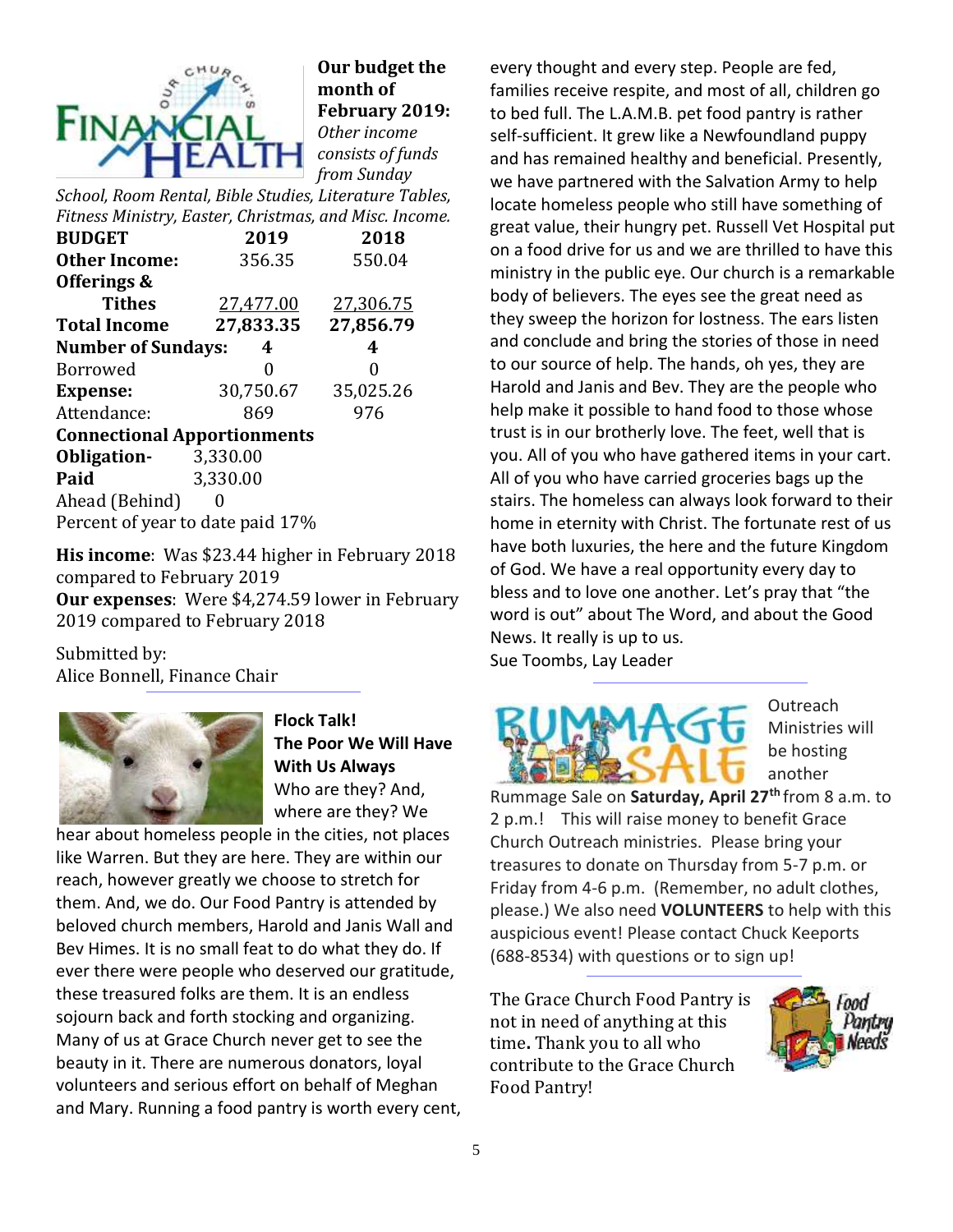

**Grace Fitness Health Series** The final episode of our health

presentations is titled "The Art of Exercise". It will be held Monday, April 29th from 6:45-7:45pm in Higginbotham Hall.

Workouts take time. With this very simple concept, we realize that the choice to put forth effort should be as effective and enjoyable as possible. When we choose to go from what is easy to difficult, that's where grace comes in.

God designed us to move. We get stronger, we burn calories, we strengthen our bones and we last longer. We can walk away from a good hour of exercise and learn to feel God's grace working in our life. It comes through our effort to stay strong. The best solution for continued motivation is the spiritual benefits. God made us, He redeems us, and as Christians it is our decision to be a good servant with a healthy outlook. Let's take a closer look at how to keep this within reach!



Usher teams are looking to add to their numbers! Please indicate your interest on a communication card from the pew pocket or

contact Don Anthony or Richard Thoma.



TECH teams are looking to Spring Ahead adding to their numbers!

Please prayerfully consider joining the team. Act on that spark of an idea – training will be provided. What a blessing it would be to add you to the team that is behind the scenes "pointing" us through our wonderful worship services! Please indicate your interest on a communication card found in the pew pockets! Thank you & God Bless!

Worship Committee

We are at the end of our 'Covered by Grace'



ministry for the year and are pleased that we were able to give  $1,727$  items to those in need this winter! You may still donate items by putting them in

the gray tote across from Pastor Bill's office. They will be put into storage for next fall. *Thank you to everyone* who contributed to this ministry!



#### **VOLUNTEERS NEEDED FOR TWO LOCAL MINISTRIES**

The Outreach/Witness Committee is offering 2 opportunities for mission work in Grace UMC's area:

THE SHARING PLACE and the KANE DISTRICT RAMPS MINISTRY:

#### THE SHARING PLACE:

This ministry involves the set-up, serving, and clean-up of a meal offered at Warren's First Presbyterian Church (300 Market St.) on Thursday afternoons. This is something Grace Church's members supported for many years until 2018. We used to have three teams of 8 to 10 people each. Each team served two to three times per year. Four people for each team provided desserts each time their team was responsible to serve the meal.

Last year we were not able to encourage enough people to form even one team for 2019. Other churches have stepped in to take the place of Grace UMC since it was no longer participating, but we would like to have our members involved in this local mission work once again, because it is a way to reach out to the community for Christ. We are hoping enough people will agree to help with this ministry that we can form two teams to set-up, serve, and clean-up the Thursday meals which we are assigned to do in 2020. Why ask this so early in the year? Because the schedule for each year is completed before the fall of the previous year. So, the Outreach/Witness Committee needs to know the names and contact information of volunteers by July 1.

There is a way you can be involved **THIS** year. Praise Fellowship's members are serving and providing desserts twice monthly throughout 2019. They would be happy to have some help. If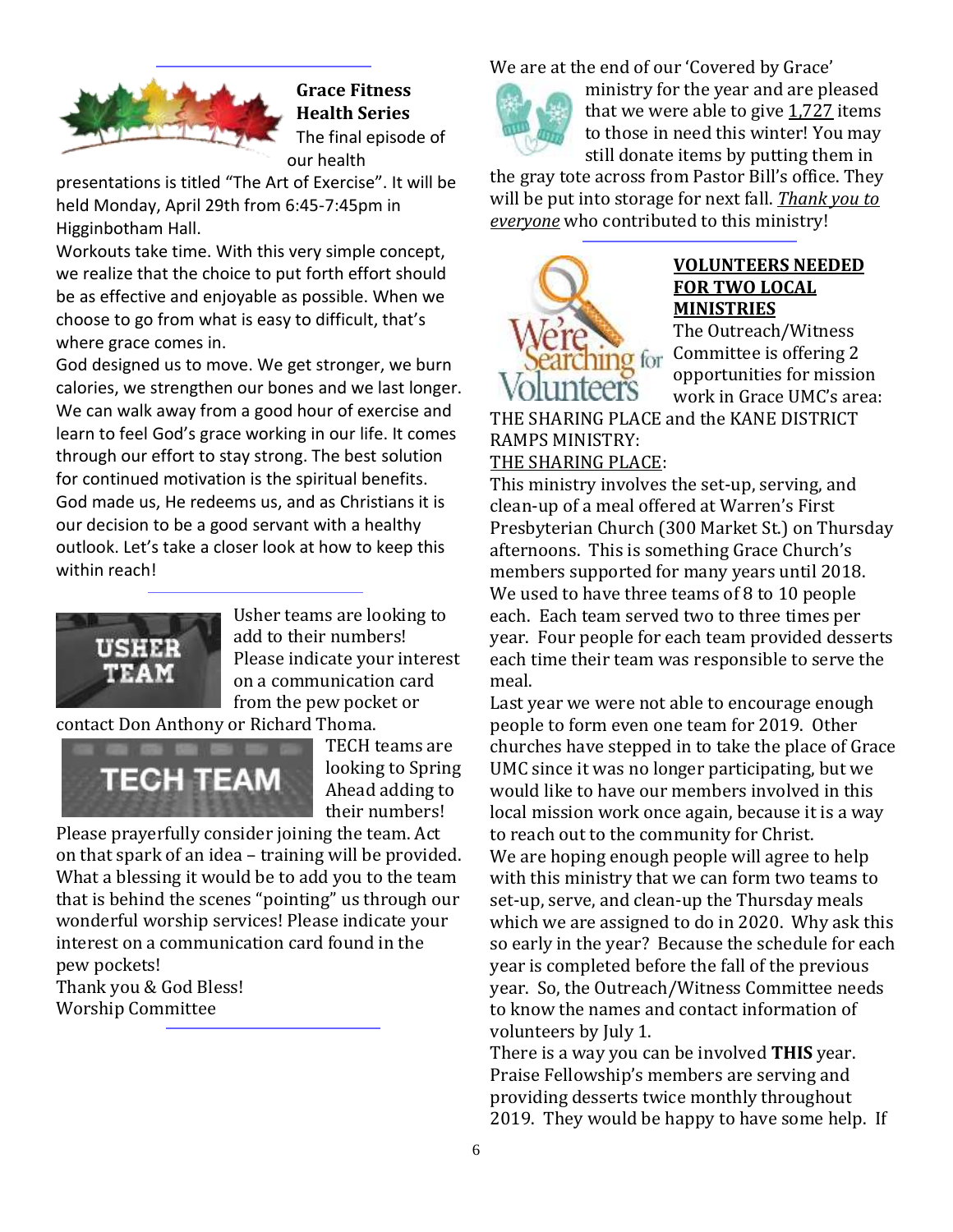you are interested in "testing the waters" or learning how the set-up, serving, and clean-up process works, you may come alongside a Praise Fellowship team on any of their scheduled Thursdays; we have the dates.

There is no cooking involved. First Presbyterian Church provides the chef. Even the desserts can be purchased at the store and don't have to be home-made. **The schedule for the Thursdays is as follows**:

- Early volunteers report at 3:00pm (Usually 3 people). The duties are to set tables, prepare beverages, dish desserts, and whatever else needs done.
- Other servers are to arrive by 4:00pm. Meal service begins at 4:30 and goes to 5:30. Be prepared to clean up the dining room and the kitchen. All helpers get to eat as a group, and, in general, cleaning is completed by 6:00 pm.
- Dessert people: Bring your dessert of choice to First Presbyterian's kitchen by 3:00pm that day. (Desserts can be one 9 by13 pan (cake or other dessert) OR 4 dozen cookies, OR 2 dozen cupcakes, etc.)

Remember, each team serves only 2 to 3 times a year. Please give your name and contact information (mailing address, telephone number, and e-mail, if you have one) to Renee Magnuson (438 Buchanan St., Warren, PA 163665; (814) 726-7890; [radmagnuson@gmail.com.](mailto:radmagnuson@gmail.com) Please step sign up, so that Grace UMC can participate in this local mission work once again. The Outreach/Witness Committee

#### KANE DISTRICT RAMP MINISTRY:

How do people in need of a ramp at their residence find out about the Ramp Ministry? In a recent article about the Ramp Ministry, Rev. Jay Tennies said, "Referrals have come from churches, veteran's organizations, social services groups, word of mouth, and even a booth at the Warren County Fair. Ramps have been installed in Warren, McKean, Potter, and Forest Counties." Dean Clough, the volunteer coordinator at Youngsville Evangelical UMC, says volunteers are needed to help assemble and install the ramps. Clough states, "In the past three years, our

ministry has completed more than 30 ramps." You don't have to be an expert with tools to assist with the assembly. Another way to help is by providing a simple lunch for the ramp builders on work day.

Work days vary, but the Outreach/Witness Committee coordinator would always have a week's "heads up" if not more time.

We ask that anyone at Grace who would be willing to help with this ministry, please give your name and contact information to either Cherlye Stellato [\(tcstellato@atlanticbb.net\)](mailto:tcstellato@atlanticbb.net) or Renee Magnuson [\(radmagnuson@gmail.com](mailto:radmagnuson@gmail.com)). If you don't have email, please give your information to one of us at church or call us.

Providing ramps for people in need is a blessing to the recipients and to the workers who construct those ramps. Please consider being a blessing to others through this program.

The Outreach/Witness Committee

#### **General Fund**

**For: Nancy Zaffino By: Judy & Bill Bunce**

**For: Byron Gilfillan By: Judy & Bill Bunce**

**For: Emilie Anderson By: Harold & Janis Wall**

**For: Nancy Zaffino By: Ken & Sue Harlan**

**For: LeRoy Marti By: Larry Snow, Donna Lindsey & Becky Keeritz**

**For: Nancy Zaffino By: Agape Sunday School Class**

**For: LeRoy Marti By: Will & Carol Mead**

**For: Ginnie Myers By: Linda & Arden Knapp**

**Kitchen Fund For: Ginnie Myers By: Harold & Janis Wall**

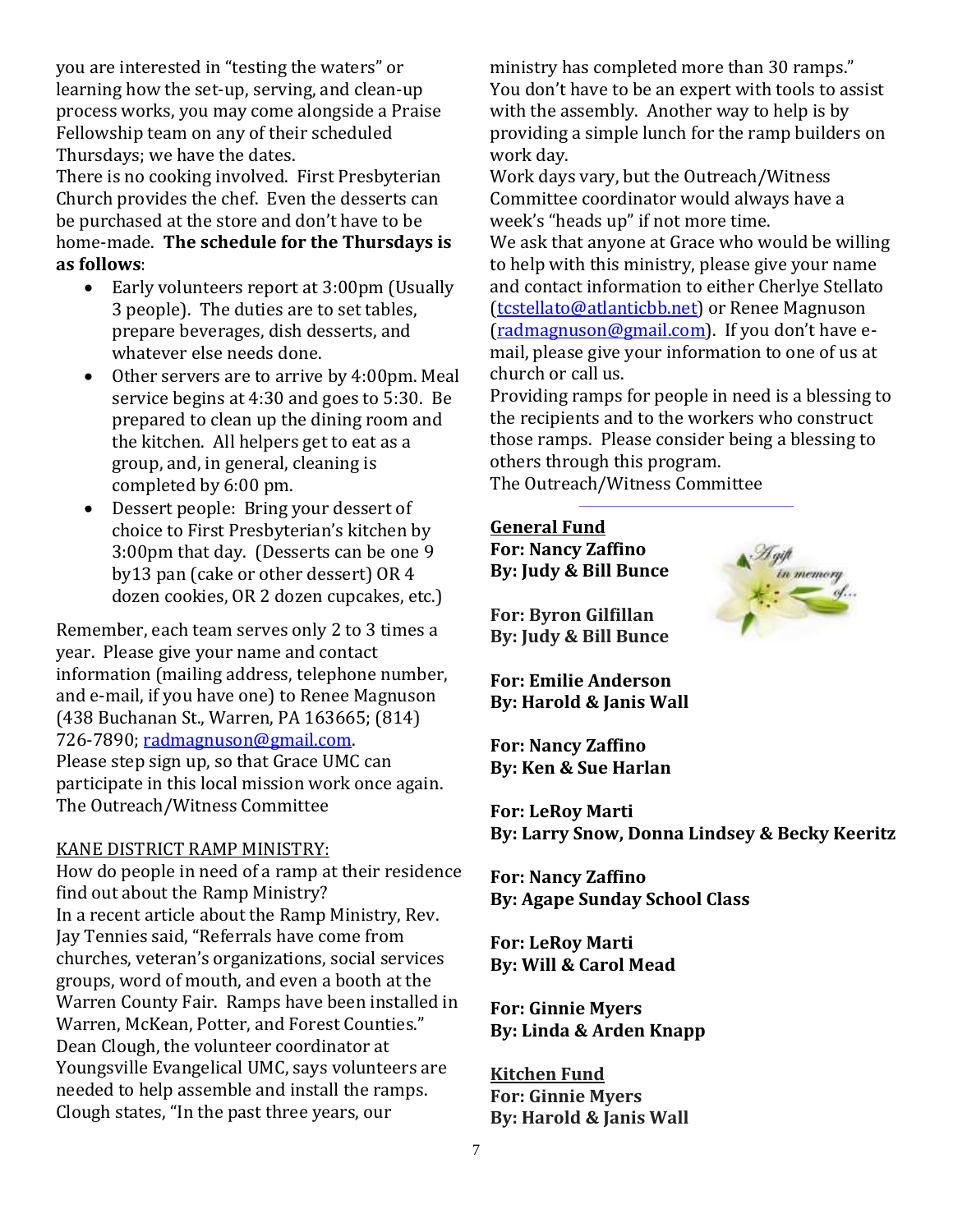**Music Fund For: Nancy Zaffino By: Harold & Janis Wall**

**For: Nancy Zaffino By: Linda & Arden Knapp**

**General Fund For: Midge Gilfillan By: Judy & Bill Bunce**





Youth 180 is a youth ministry for any youth grades  $6<sup>th</sup>$  – 12<sup>th</sup> held the third Friday of every month at Grace Church from 6:00 pm to 8:00 pm. Pizza, pop, and snacks will be provided. Open gym, organized activities, board games, rock painting, coloring, Nintendo Wii, and Youth 180 lesson. Bring friends! For more information find us on Facebook under Grace Warren, email [youth180@yahoo.com,](mailto:youth180@yahoo.com) or call 814-688-64445.

## *April Worship Assistants*



#### *Advisors*:

 *Sheryl Richards 726-3876 Linda Knapp, 726-1199*

**April 7 –** AJ Slattery & Charlotte Keeports **April 14 –** Isabella Egger & Ryan Egger

- 
- **April 21 –** Brandon Byrd & Alanna Byrd
- **April 28 –** Kylie Jurkowski



**Items for the May Newsletter need to be delivered to Mary in the Church office [\(mary@graceumcwarren.com\)](mailto:mary@graceumcwarren.com) by Monday, April 15. Thank you!**



**April 1 – Gillian Rapp, Bobby Morrison, Anita Zimmer, Chase Card April 2 – David Schwencke, Adam Flagella April 3 – Alice Pedersen, Laurie Dickson April 4 – Christa Yaegle April 5 – Jesse Lucks, Freida Ecelberger, Katelyn Jurkowski April 6 – Jack Lynds, Helen Clark, David MacPherson, Mary Schorman, Rob Pearce April 7 – Gabrielle Cummings, Carolyn Fry April 8 – Zeke Stanton, Jackie Johnson April 9 – Kristin Moore, Melissa Culbertson**

**April 11 – Hannah Fry, Michele Coffman**

**April 13 – Chase Alex, Dottie Higgins,** 

**Dave Van Orsdale, Nancy Eaker**

- **April 14 – Shallin Shelby**
- **April 15 – Richard Pedersen, Jaime Housler**
- **April 16 – Pete Jansens, Rylee Napolitan**
- **April 17 – Kyle Jones**

**April 18 – Chloe Meddaugh, Bob Sedon, Zachry Tucher, Callie Hampson**

- **April 19 – Peggy Twist, Emily Birgel, Jim Miler, Conner Schultz**
- **April 20 – Don Anthony, Tina Moore, Sandy Shene, Austin Eggleston**
- **April 21 – Jean Burkle, Warren Carr**
- **April 22 – Tom Lord**
- **April 23 – Cheryle Stellato, Morgan Danielson, Terry Wilson**
- **April 24 – Jody Benjamin**
- **April 26 – Shirley Pearson, Kristen Lucks,**
- **Scott Curren**
- **April 27 – Vicki Garrett**
- **April 28 – Travis Larsen, Degan Peterson, Jen Lynds**
- **April 29 – Janey Swanson, Jim Ostergard, Andrew Knowlton**
- **April 30 – Mike Barrett, Jenafer McKown, Don Smith, Vance Anzalone, Gordon Mathis**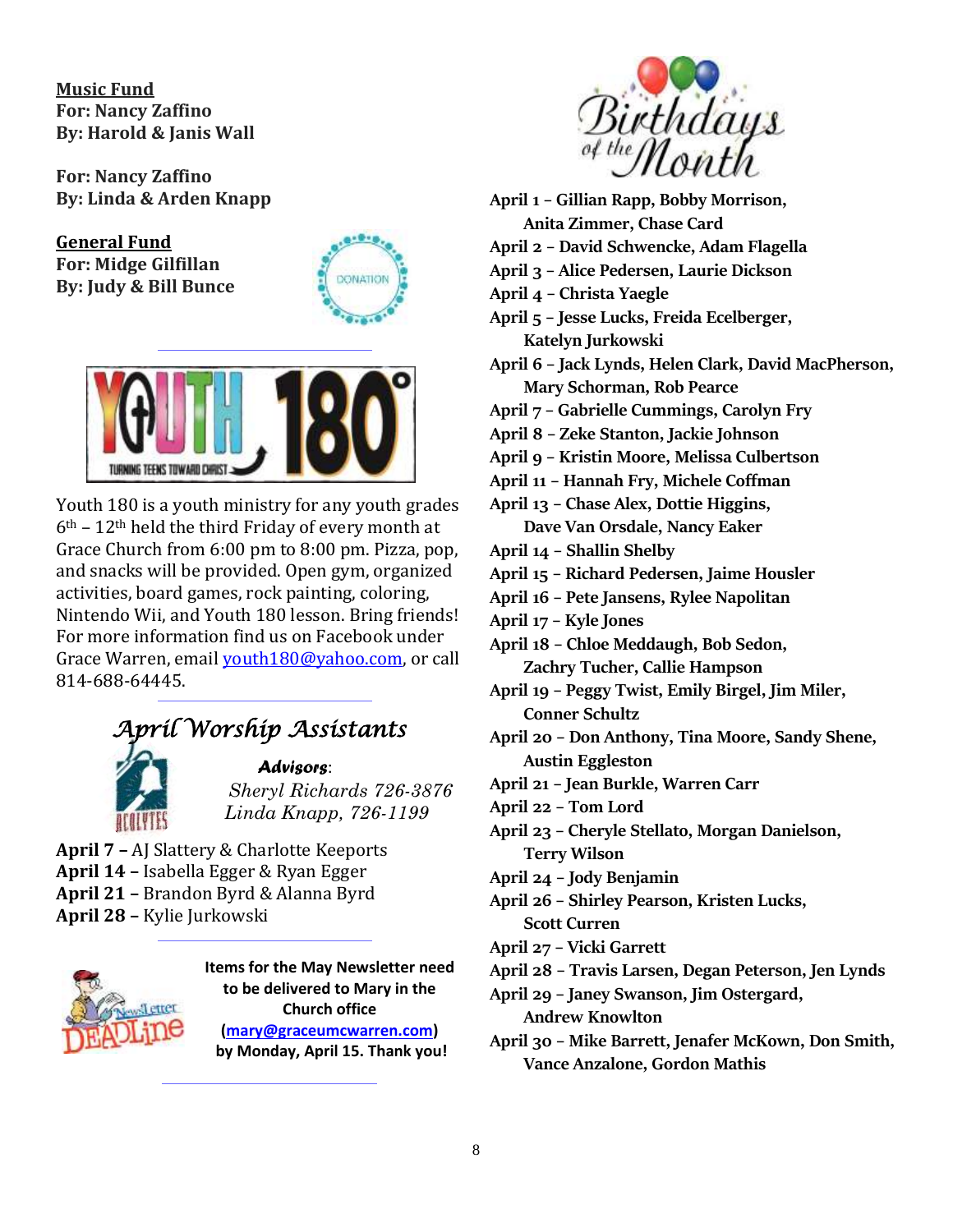| <b>SUNDAY</b>                                                                                                                                                                                   | <b>MONDAY</b><br>1:15 p Fitness Class<br>3:30 p Acolyte Class<br>5:15 p Christian Yoga<br>6:00 p Gym Reserved<br>6:00 p Youth Group<br>6:30 p Habitat for<br>Humanity<br>6:45 p SPRC<br>7:00 p Eaton Parlor<br>Reserved  | <b>TUESDAY</b><br>$\overline{2}$<br>9:00 a Disciple IV<br>11:15 a Staff Meeting<br>5:15 p Healing<br>Christian Yoga<br>6:00 p Pickleball<br>7:00 p Women's<br><b>Bible Study</b>             | <b>WEDNESDAY</b><br>$\overline{\mathbf{3}}$<br>7:00 a Men's Prayer<br><b>Breakfast</b><br>9:00 a Women's<br><b>Bible Study</b><br>1:15 p Fitness Class<br>5:15 p Christian Yoga<br>6:00 p Handbells<br>7:00 p Choir<br>7:00 p Gym Resv.<br>8:15 p Madrigals                  | <b>THURSDAY</b><br>$\boldsymbol{4}$<br>5:00 p Caregivers'<br><b>Support Group</b><br>6:00 p Pickleball<br>6:30 p Disciple IV<br>7:00 p AseraCare              | <b>FRIDAY</b><br>5<br>10:00 a Yarn<br>Angels<br>12:15 p Christian<br>Yoga                                                                                                                             | <b>SATURDAY</b><br>6<br>10:00 a Wesley<br>Parlor Reserved |
|-------------------------------------------------------------------------------------------------------------------------------------------------------------------------------------------------|--------------------------------------------------------------------------------------------------------------------------------------------------------------------------------------------------------------------------|----------------------------------------------------------------------------------------------------------------------------------------------------------------------------------------------|------------------------------------------------------------------------------------------------------------------------------------------------------------------------------------------------------------------------------------------------------------------------------|---------------------------------------------------------------------------------------------------------------------------------------------------------------|-------------------------------------------------------------------------------------------------------------------------------------------------------------------------------------------------------|-----------------------------------------------------------|
| 7<br>8:30/9:30/11:00 a<br>Worship<br>9:00 a Children's<br>Choir<br>9:30 a Adult Sunday<br>School<br>9:45 a Sunday School                                                                        | 8<br>1:15 p Fitness Class<br>5:15 p Christian Yoga<br>6:00 p Gym Reserved<br>6:00 p Youth Group<br>7:00 p Eaton Parlor<br>Reserved                                                                                       | 9<br>9:00 a Disciple IV<br>5:15 p Healing<br>Christian Yoga<br>6:00 p Pickleball<br>7:00 p Property<br><b>Trustees</b><br>7:00 p Women's<br><b>Bible Study</b>                               | 10<br>7:00 a Men's Prayer<br><b>Breakfast</b><br>9:00 a Women's<br><b>Bible Study</b><br>1:15 p Fitness Class<br>5:15 p Christian Yoga<br>6:00 p Handbells<br>7:00 p Girl Scouts<br>7:00 p Choir<br>7:00 p Gym Resv.<br>8:15 p Madrigals                                     | 11<br>6:00 p Pickleball<br>6:30 p Disciple IV                                                                                                                 | 12<br>10:00 a Yarn<br>Angels<br>12:15 p Christian<br>Yoga                                                                                                                                             | 13<br>2:00 p<br>Higginbotham<br><b>Hall Reserved</b>      |
| 14 Palm Sunday<br>8:30/9:30/11:00 a<br>Worship<br>9:00 a Children's<br>Choir<br>9:30 a Adult Sunday<br>School<br>9:45 a Sunday School<br>1:00 p Girl Scouts<br>6:00 p Winger Parlor<br>Reserved | 15<br>12:00 p Caregivers'<br><b>Support Group</b><br>1:15 p Fitness Class<br>5:15 p Christian Yoga<br>6:00 p Gym Reserved<br>6:00 p Youth Group<br>6:00 p Childcare<br>7:00 p Worship<br>7:00 p Eaton Parlor<br>Reserved | 16<br>11:15 a Staff Meeting<br>5:15 p Healing<br>Christian Yoga<br>6:00 p Pickleball<br>7:00 p Women's<br><b>Bible Study</b>                                                                 | 17<br>7:00 a Men's Prayer<br><b>Breakfast</b><br>9:00 a Women's<br><b>Bible Study</b><br>1:15 p Fitness Class<br>5:15 p Christian Yoga<br>6:00 p Handbells<br>7:00 p Choir<br>7:00 p Gym Resv.<br>8:15 p Madrigals                                                           | 18<br>6:00 p Pickleball<br>7:00 p Maundy<br>Thursday<br>Communion                                                                                             | 19<br>10:00 a Yarn<br>Angels<br>12:15 p Christian<br>Yoga<br>5:30 p Youth 180!<br>7:00 p Good<br><b>Friday Tenebrae</b><br>Service                                                                    | 20<br>12:30 p Wesley<br>Parlor Reserved                   |
| 21 Easter<br>8:30/9:30/11:00 a<br>Worship<br>9:00 a Children's<br>Choir<br>9:30 a Adult Sunday<br>School<br>9:45 a Sunday School<br>4:00 p Watson Home                                          | 22<br>1:15 p Fitness Class<br>5:15 p Christian Yoga<br>6:00 p Gym Reserved<br>6:00 p Youth Group<br>7:00 p Eaton Parlor<br>Reserved                                                                                      | 23<br>9:00 a Disciple IV<br>5:15 p Healing<br>Christian Yoga<br>6:00 p Pickleball<br>$6:00 p$ New<br><b>Member Class</b><br>7:00 p Church<br>Council<br>7:00 p Women's<br><b>Bible Study</b> | 24<br>7:00 a Men's Prayer<br><b>Breakfast</b><br>9:00 a Women's<br><b>Bible Study</b><br>1:15 p Fitness Class<br>4:00 p Wesley Parlor<br>Reserved<br>5:15 p Christian Yoga<br>6:00 p Handbells<br>7:00 p Girl Scouts<br>7:00 p Choir<br>7:00 p Gym Resv.<br>8:15 p Madrigals | 25<br>5:00 p Rummage<br>Sale Drop Off<br>6:00 p Pickleball<br>6:30 p Disciple IV                                                                              | 26<br>10:00 a Yarn<br>Angels<br>12:15 p Christian<br>Yoga<br>4:00 p Rummage<br>Sale Drop Off                                                                                                          | 27<br>8:00 a Rummage<br>Sale                              |
| 28<br>8:30/9:30/11:00 a<br>Worship<br>9:00 a Children's<br>Choir<br>9:30 a Adult Sunday<br>School<br>9:45 a Sunday School<br>1:00 p Girl Scouts<br>6:00 p Winger Parlor<br>Reserved             | 29<br>1:15 p Fitness Class<br>5:15 p Christian Yoga<br>6:00 p Gym Reserved<br>6:00 p Youth Group<br>6:30 p Grace Fitness<br><b>Health Series</b><br>7:00 p Eaton Parlor<br>Reserved                                      | 30<br>9:00 a Disciple IV<br>5:15 p Healing<br>Christian Yoga<br>6:00 p Pickleball<br>$6:00 p$ New<br><b>Member Class</b>                                                                     | 9                                                                                                                                                                                                                                                                            | <b>CARE WITH</b><br><b>GRACE DAYCARE</b><br>is open daily from<br>6:30 am to 6:00<br>pm located on the<br>second-floor<br>parking lot side and<br>in the gym. | <b>PROMISE</b><br><b>PRESCHOOL</b><br>is open Monday,<br>Wednesday, and<br>Thursday from 9-<br>11:30 am (3-year-<br>olds) and $12:30 -$<br>3:00 pm (4- year-<br>olds) located on<br>the ground floor. |                                                           |